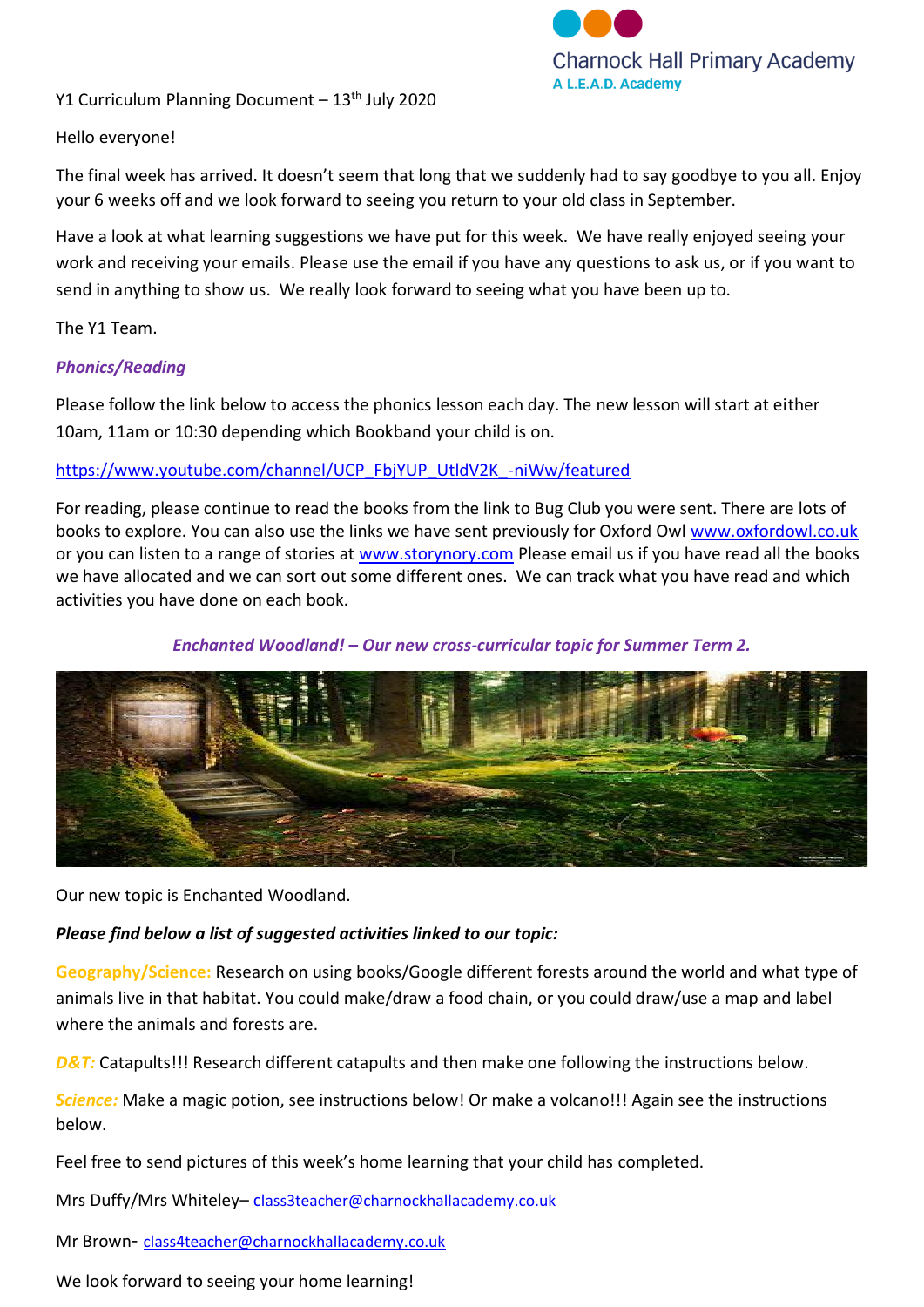

# Catapults

## **ENVIRONMENT:** Any

## Ages: 5+ ........................

.........................

# RESOURCES:

Forked stick thicker than your thumb and as long as the distance from your wrist to your finger tips

Bike inner tubes are ideal but thick elastic bands work well

Items to make a starter line

A target, e.g. a log with a tin can

# Мєтнор:

Choose a stick with a strong fork.

Cut inner tube or use a thick elastic band and tie tube to fork ends securely. Locate a safe starting line and mark out with chosen objects.

Place out targets.

Set out safety rules, i.e. everyone to stand behind the line, fire one at a time, aiming at target.

Have target practice and then catapults down.

Retrieve pebbles or stones.

Recommence ONLY when everyone is back behind the line.



## OUTCOMES:

Fine and gross motor skills Problem solving Communication Following instruction

Emotional and social development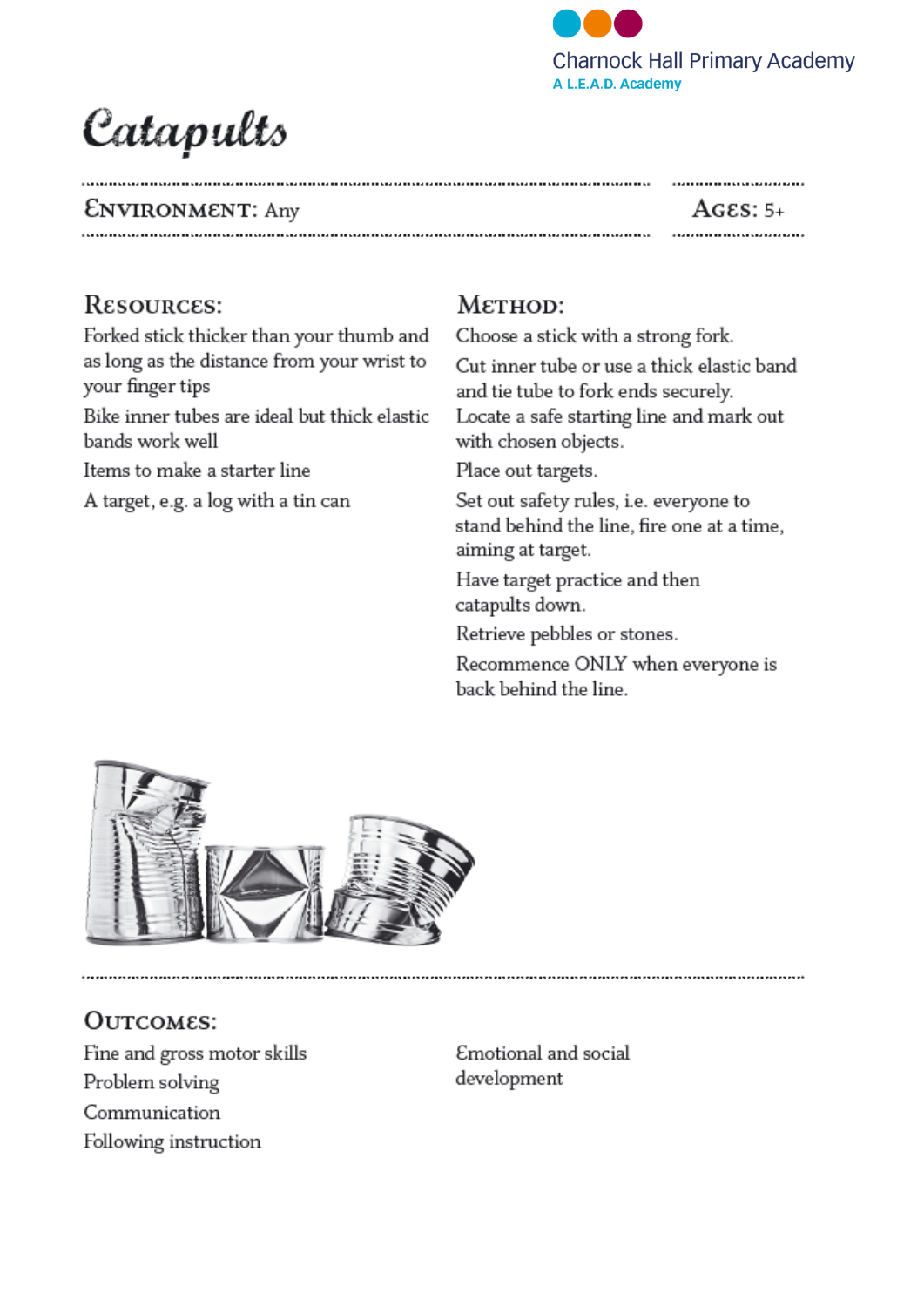

# Magic Potions

........................... **ENVIRONMENT:** Any with natural resources to collect  $AGES: 3+$ 

## RESOURCES:

Goblets or cups Special bottle with water (hot water works best) with glitter in **Sticks** Natural resources



# OUTCOMES:

Collecting natural resources Sense of smell Motor skills Language

## $MefHOD:$

Set the scene by telling a story.

Give out goblets or plastic cups, one per person or to share depending on desired outcomes.

Send individuals off to collect a magic stick as long as the distance from fingertip to wrist and as thick as a thumb.

Collect items (10, 20, 30 etc) as small as a fingernail.

Put them in the goblets.

Come back and you pour in a small amount of magic potion from a super amazing bottle.

Stir contents and mash it all up to release the smells.

Decide on a name for the potion.

Stand in a circle and pass the potions around having a smell of each one.

Comment on the smells.

Determine when yours comes back to you - how do you know?

Toast the woodland - 'Cheers!' - and pour the potion back to the soil.

Speaking and listening